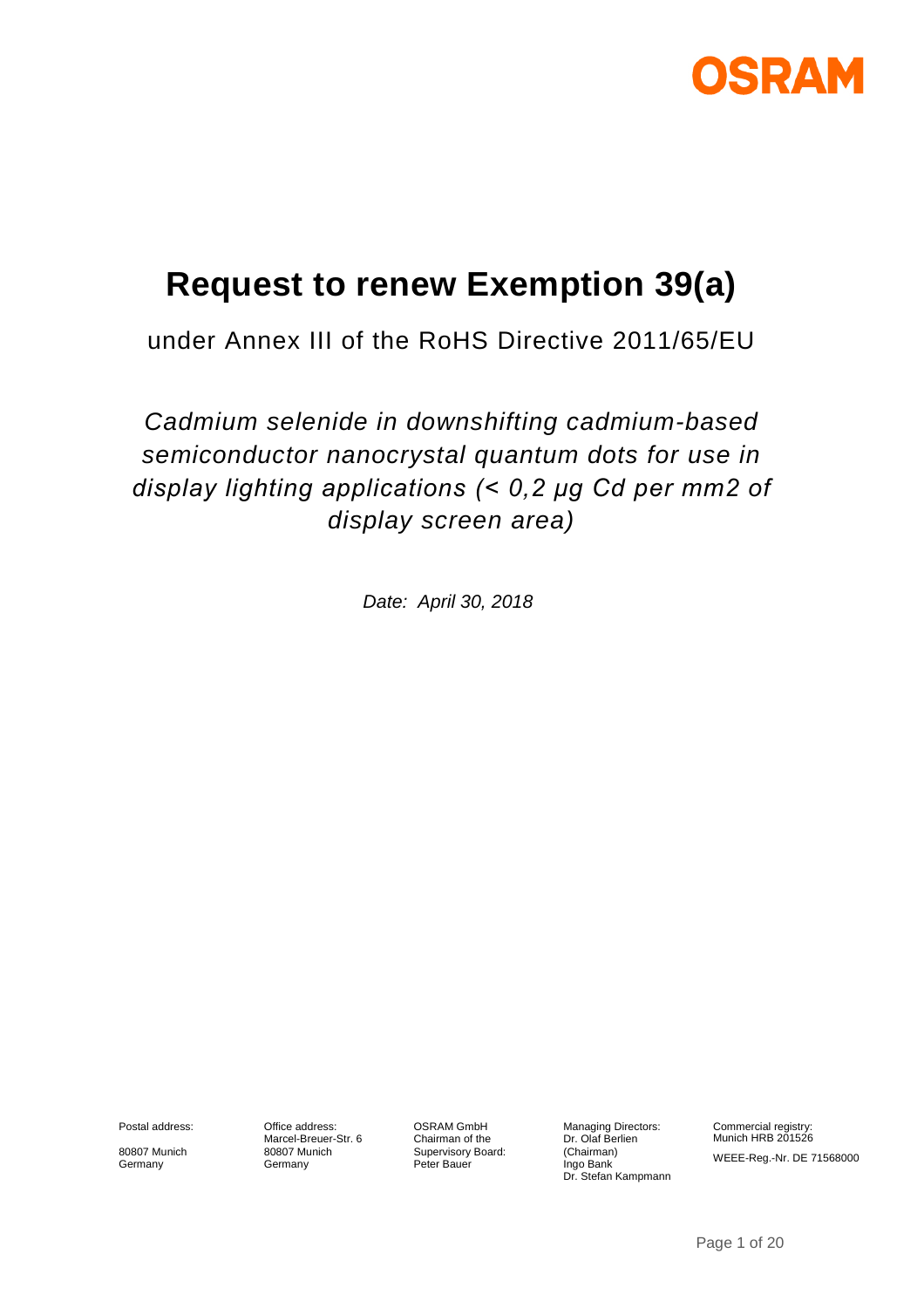# <span id="page-1-0"></span>**Contents**

<span id="page-1-1"></span>

| $\mathbf{1}$                                                                                         |                                                                                                                                              |
|------------------------------------------------------------------------------------------------------|----------------------------------------------------------------------------------------------------------------------------------------------|
| $\overline{2}$                                                                                       |                                                                                                                                              |
| 3                                                                                                    |                                                                                                                                              |
| $\overline{\mathbf{4}}$<br>4.1<br>4.1.1<br>4.1.2<br>4.2<br>4.2.1<br>4.2.2<br>4.2.3<br>4.2.4<br>4.2.5 | Light Emitting Diodes covered by this exemption are state of the art  5<br>Amount of Cadmium per LED and total estimated Cadmium per year 15 |
| 5<br>5.1<br>5.2                                                                                      |                                                                                                                                              |
| 6<br>6.1<br>6.2<br>6.3<br>6.4                                                                        |                                                                                                                                              |
| 7                                                                                                    |                                                                                                                                              |
| 8                                                                                                    |                                                                                                                                              |
| 9                                                                                                    |                                                                                                                                              |
| 10                                                                                                   |                                                                                                                                              |
|                                                                                                      |                                                                                                                                              |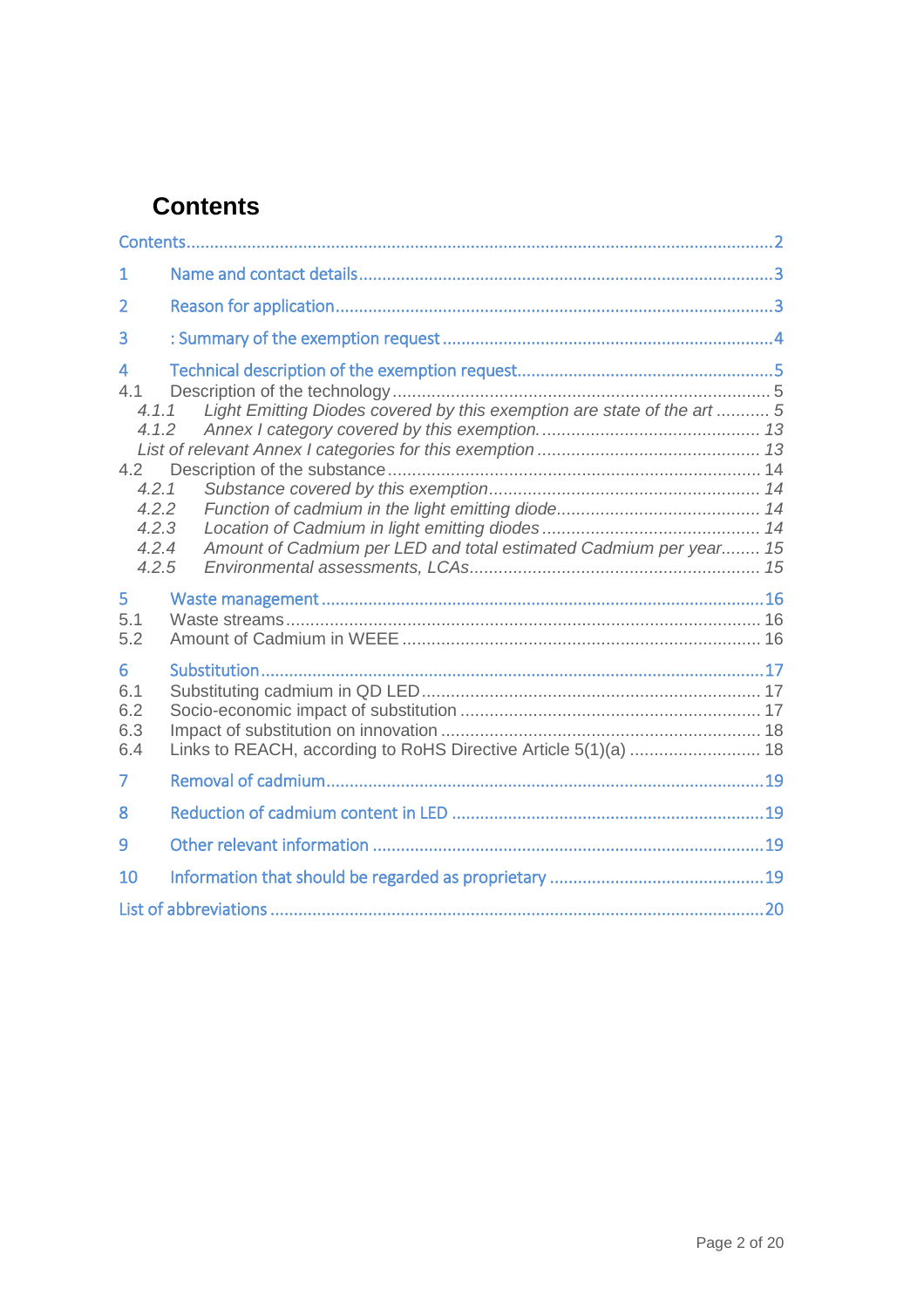### **1 Name and contact details**

| <b>OSRAM GmbH</b>                                 | <b>OSRAM Opto Semiconductor</b><br>GmbH            |
|---------------------------------------------------|----------------------------------------------------|
| Dr. Georg Niedermeier                             | Dr. Norwin von Malm                                |
| Environment, Health and Safety                    | Director Material Innovation<br>Backend Technology |
| Marcel-Breuer-Straße 6<br>D-80807 Munich, Germany | Leibnizstr. 4<br>D-93055 Regensburg, Germany       |
| Tel. +49 89 6213-3715                             | Tel: +49 941 850 2651                              |
| E-Mail: g.niedermeier@osram.com                   | E-Mail: norwin.vonmalm@osram-os.com                |

## <span id="page-2-0"></span>**2 Reason for application**

OSRAM GmbH and OSRAM Opto Semiconductor GmbH (hereafter OSRAM) submit this application **to request for extension of existing exemption no. 39(a) in Annex III.**

#### Current wording of exemption 39(a)

*Cadmium selenide in downshifting cadmium-based semiconductor nanocrystal quantum dots for use in display and projection lighting applications (< 0,2 μg Cd per mm<sup>2</sup> of display screen area)*

For reasons outlined in the application below, mainly the change from surface and edge illumination to on-chip technology, OSRAM proposes **to change the existing wording**  of the exemption.

#### Proposal for new wording of the exemption:

*Cadmium in downshifting semiconductor nanocrystal quantum dots directly deposited on LED chips for use in display and projection applications (< 5 μg Cd per mm² of light emitting LED chip surface).*

The highly innovative technology needs further research and development for the LED itself but also for existing and new applications where the components are intended to be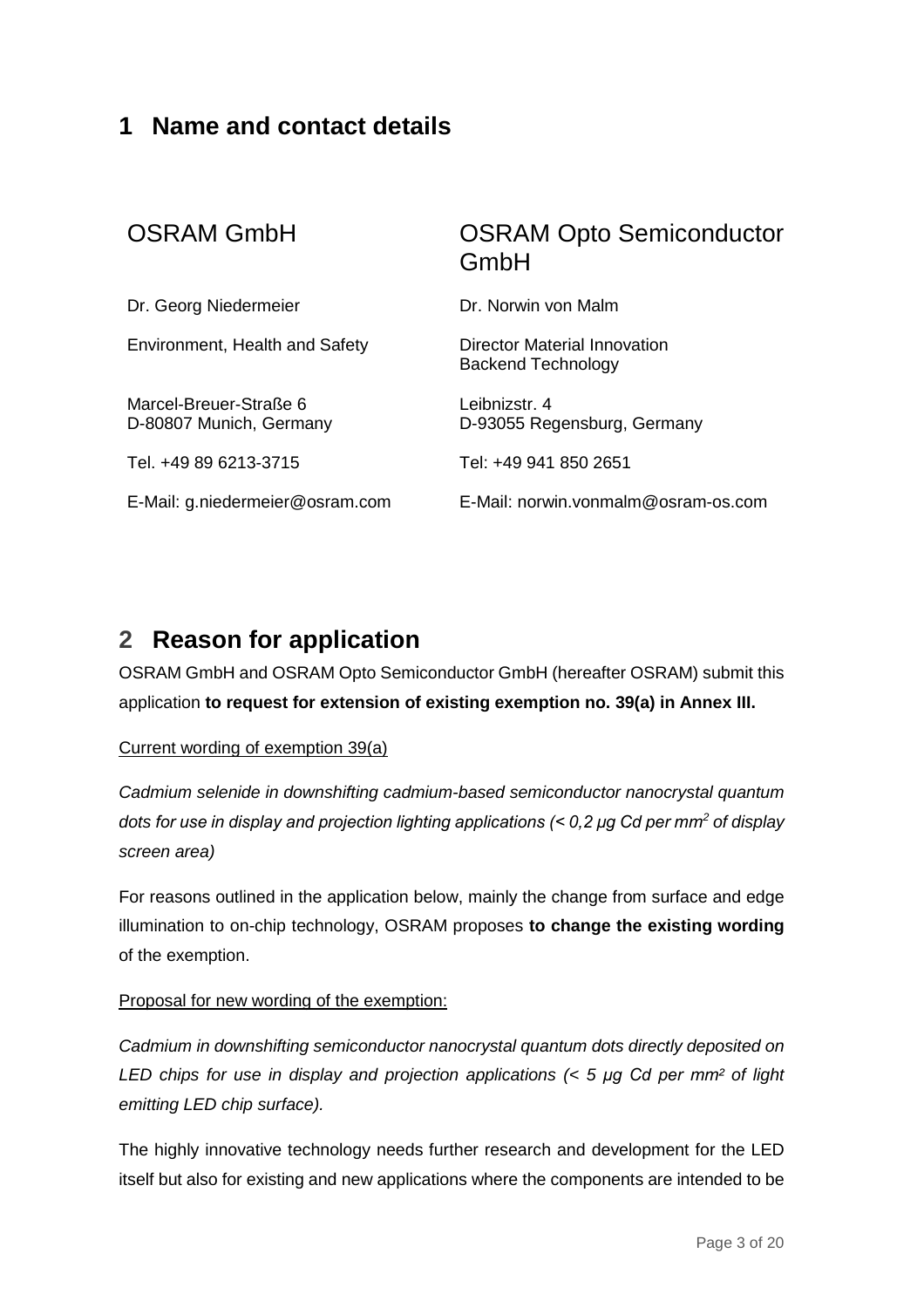used. These innovation steps need legal certainty and time. Therefore OSRAM requests a duration of 5 years.

### <span id="page-3-0"></span>**3 : Summary of the exemption request**

The validity period of DIRECTIVE 2011/65/EU Article 5(2) Annex III Exemption 39(a) will end automatically per 31/10/2019, unless an application for renewal has been made to the Commission in accordance with Annex V.

With reference to the above, this request concerns the extension of the current Annex III exemption 39(a) regarding Cadmium selenide in downshifting cadmium-based semiconductor nanocrystal quantum dots for use in display lighting applications. The currently allowed amount of cadmium shall not meet or exceed  $0.2 \mu g$  Cd per mm<sup>2</sup> of display screen area.

This is a request to renew the exemption for the use of very small amounts of Cadmium in RGB applications, as with today there is no alternative to Cadmium containing Quantum Dots to convert blue LED light efficiently into narrow red or green colour and that can withstand the reliability requirements on LEDs. Especially, there is no technical alternative at all for very small converters in nanometer size.

For displays or projection applications regularly broad spectra are filtered to pure colours. The narrower the spectrum the less amount of photons is wasted, i.e. the system is more energy efficient, and the gamut colour quality is higher. Cd- free quantum dots do not offer the same narrow spectra and they do not withstand the LED reliability requirements.

In our trend for miniaturizing less and less material is needed. LED chips get tiny and the development of pixelated chips allows to reduce the amount of chips needed. Future innovations require µ-displays. Applications like augmented or virtual reality cannot be realized with OLEDs due to their lack of reliability and their low brightness. For µ-displays very small converter grains are needed in the size of nanoparticles that in addition allow dense packing to realize very thin converter layers  $(-1\mu m)$ . Today, this can be realized with an intelligent core-shell concept that can be done by Cd-containing Quantum Dots, solely.

However, as these is a  $\mu$ -display the amount of converter needed is extremely low, i.e. the amount of Cadmium is very low - much lower as the use of conventional converter material. Thus, also less energy is needed to produce the converter material.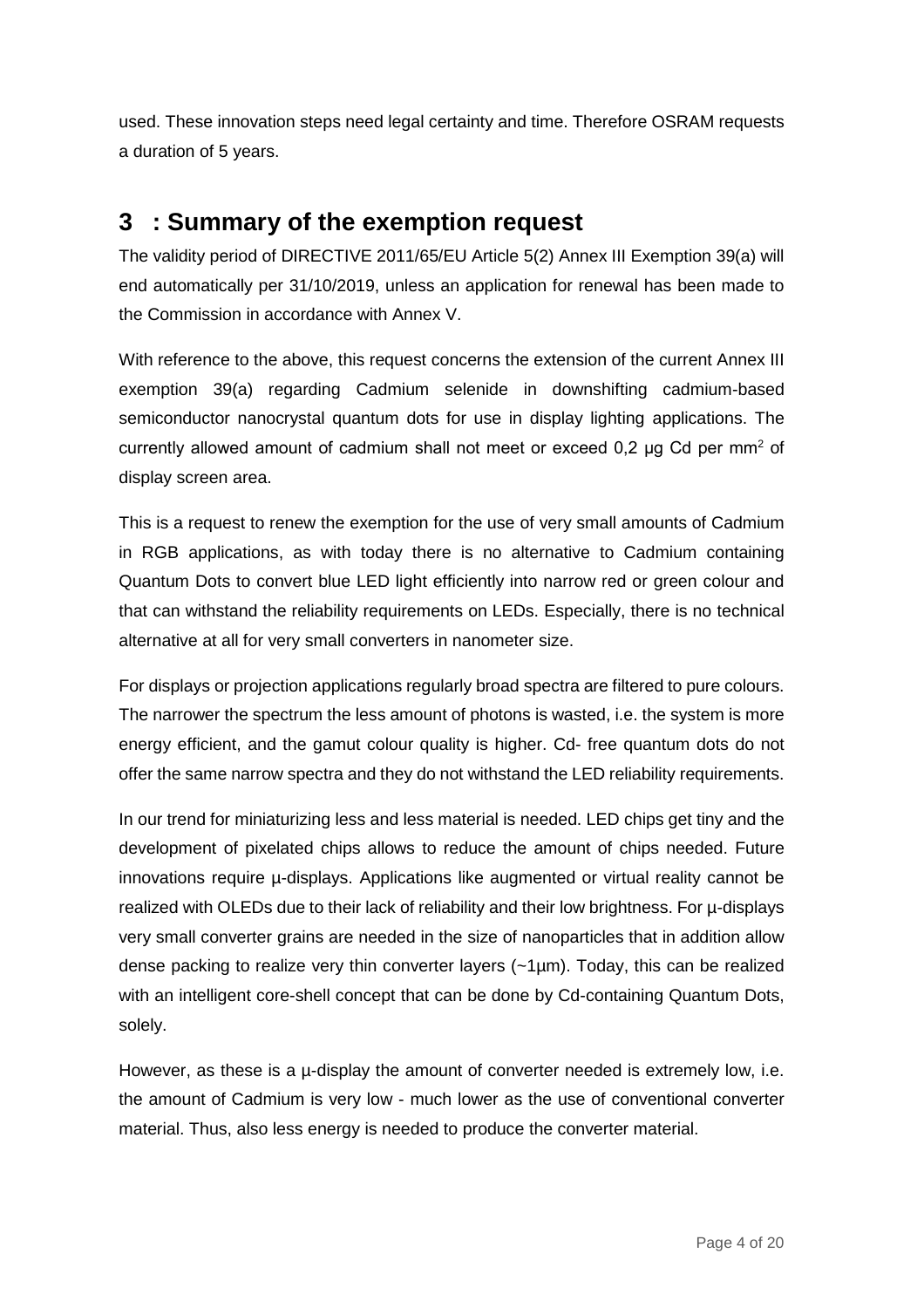Quantum Dot Semiconductor technology is currently in development and use for different lighting applications. It is very promising regarding reduction of energy use, increasing energy efficiency. Therefore the renewal of exemption 39 for the use of Cd for in display applications was granted by EU legislation [\(Commission Delegated Directive \(EU\)](http://eur-lex.europa.eu/legal-content/EN/TXT/?qid=1509449210131&uri=CELEX:32017L1975)  [2017/1975](http://eur-lex.europa.eu/legal-content/EN/TXT/?qid=1509449210131&uri=CELEX:32017L1975) of August 2017, to be read in conjunction with the [Corrigendum\)](http://eur-lex.europa.eu/legal-content/EN/TXT/?uri=CELEX:32017L1975R(01))<sup>[1](#page-4-3)</sup> and a new exemption request was applied for general lighting applications by LightingEurope<sup>[2](#page-4-4)</sup>.

From OSRAM point of view currently and in the foreseeable near future there is no technical alternative to Cd containing Quantum Dot materials with comparable high energy saving potential. In addition the material has technical advantages making innovative new applications possible. The potential to save energy is so high that from a life cycle perspective, considering the EU energy mix, LightingEurope believes the amount of Cadmium emissions from power plants that can be avoided is higher than the Cd amount needed for the products. In addition the Cd in products can be collected by the EU WEEE take back and recycling schemes, while Cd from power plants currently is emitted to air.

Research, development and improvement of components and products with new innovative materials is very time consuming. After development of components for serial production also products and applications using these improved and innovative LED need time for development, testing and production. That is why OSRAM is requesting an extension of current exemption with a maximum validity period and no expiry date.

### <span id="page-4-0"></span>**4 Technical description of the exemption request**

#### <span id="page-4-1"></span>**4.1 Description of the technology**

#### <span id="page-4-2"></span>*4.1.1Light Emitting Diodes covered by this exemption are state of the art*

Conventional solid-state lighting technology is based on blue LEDs exciting a green, yellow and/or a red phosphor (phosphorescent light downconverter) to generate green, yellow and some red light. For white LEDs this is mixed together to form white light for illumination purposes.

White LEDs are used as well for backlighting purposes. Here, the light is then filtered and combined with LCD technology to end up in pure colours. In projectors single-coloured

<sup>1</sup> See: *http://ec.europa.eu/environment/waste/rohs\_eee/legis\_en.htm*  $\overline{a}$ 

<span id="page-4-4"></span><span id="page-4-3"></span><sup>2</sup> LightingEurope, 2017: *LightingEurope request for a new exemption for the use of cadmium in luminescent material for on-chip application on LED semiconductor chips (lighting), Annex III of RoHS Directive 2011/65/EU*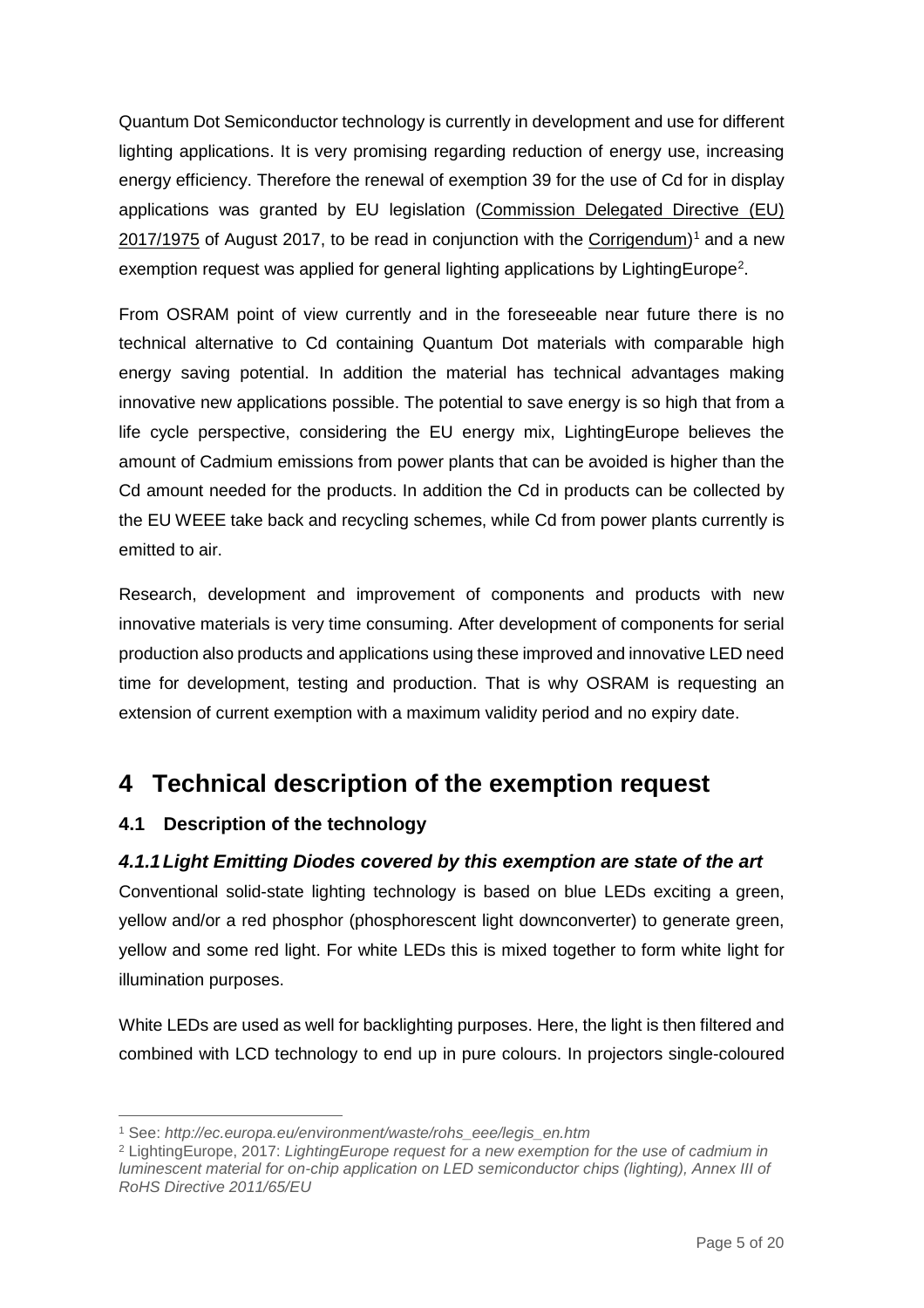LEDs are used in red, green, and blue. Direct emitters are in use for this purpose but as it is more energy efficient, full-conversion is used to make green LEDs from blue-emitting LEDs. However, as the green spectrum has a large bandwidth still a high amount of light (=energy) is wasted as it needs to be filtered for a proper colour.

The materials used as down-converters typically are garnets and nitrides for illumination purposes. For displays more narrow phosphors are advantageous. There also Oxynitrides are in use. Partly, sulfides are in discussion as well, however they suffer from reliability issues. In recent years, two new types of down-converters came to market. One is PSF (potassium fluorosilicate) as a new material class between the established inorganic phosphors. This is a manganese doped material that emits from an f-f transition leading to several very narrow peaks between orange and infrared that has replaced other nitride phosphors in backlighting diodes to enhance the colour gamut. The others are Quantum Dots.

Quantum Dots (QDs) down-convert light – like phosphors from higher energy wavelengths (like blue) to lower energy wavelengths (like red or green). Several material classes are known here, however the ones with the by far best performance contain cadmium as main element. Their beneficial properties are a high efficiency coming with a narrow full width half maximum making it attractive for any display or projection applications, i.e. where very pure colours are required, but for illumination as well as one can avoid typical losses in infrared making high quality light. Further they offer a tunability in wavelengths that is not given in any other phosphor material system – especially not in PSF.

The benefit of Quantum Dots for lighting and display is described in Yole report 2017<sup>[3](#page-5-0)</sup>. Display technology uses colour filters to receive red, green, and blue colour. The filtered photons reduce the efficiency. The more narrow a spectrum the more efficient the emitter can be (for same initial quantum efficiency). Yole also states that the use of quantum dots can increase the overall display efficiency by a factor of 2.3 to 2.6 depending on the colour gamut target by simulation. The author assumes a factor of 1.5 to 2.0 in reality.

<span id="page-5-0"></span><sup>3</sup> Source: Yole report 2017, YOLE Development: Phosphors and Quantum Dots: LED Downconverters for Lighting and Display Applications; [http://www.yole.fr/Phosphors\\_QD\\_BusinessOverview.aspx#.WucPipVPq71](http://www.yole.fr/Phosphors_QD_BusinessOverview.aspx%23.WucPipVPq71)  $\overline{a}$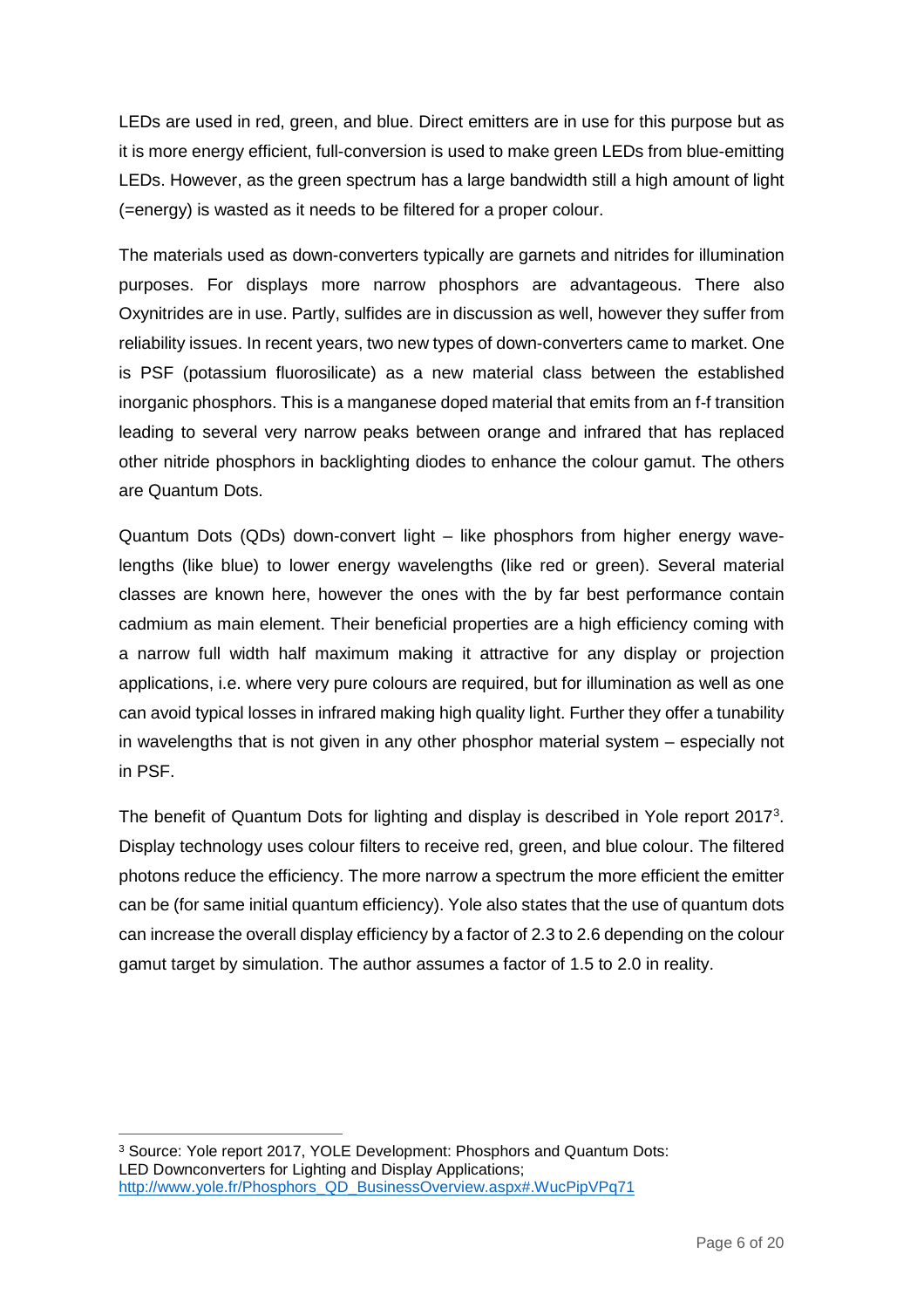#### DOWNCONVERTER REQUIREMENTS





Figure 1: Spectra for backlighting LEDs with standard phosphors compared to the use of a film containing quantum dots<sup>[4](#page-6-0)</sup>.

In principle, there are three different ideas for the use of quantum dots in a display: a sheet in display size, a tube that has the lengths of an LED row, and the quantum dots that are directly in the LED package. The closer the converter material is placed towards the blue emitter the less material is needed.

Yole estimates ~ 40mg cadmium per 55" TV screen when a QD film is in use. The author further estimates for the same display size **less than 1 mg Cd** would be needed for one 55" TV when directly converted LEDs are used. The concentration of the near-chip solutions are higher in the applicable homogenous material than in the QD film but the absolute amount is much lower. Depending how the converter is applied within the LED and the desired degree of conversion the amount of converter differs significantly. For conversion to cold-white much less converter is needed than for warm-white or full colour conversion. However, if a very concentrated layer is placed directly on the chip less converter is needed than compared to the usual amount in volume cast which is a common conversion type.

<span id="page-6-0"></span><sup>4</sup> Source: Yole report 2017, YOLE Development: Phosphors and Quantum Dots: LED Downconverters for Lighting and Display Applications; [http://www.yole.fr/Phosphors\\_QD\\_BusinessOverview.aspx#.WucPipVPq71](http://www.yole.fr/Phosphors_QD_BusinessOverview.aspx%23.WucPipVPq71)  $\overline{a}$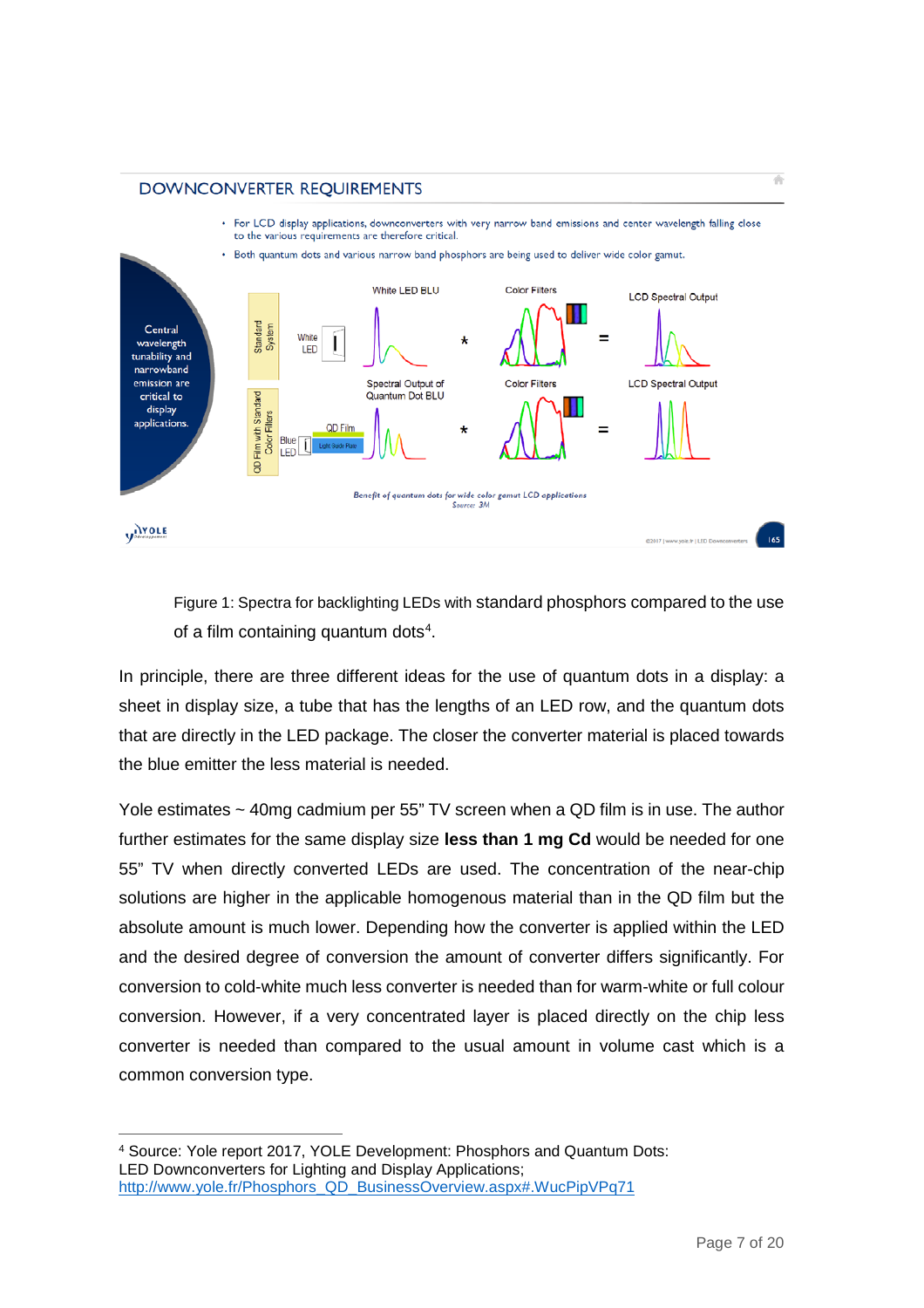#### **SUMMARY**

|                                                         | On-Chip                                                                                                         | Edge                                                                                                            | <b>Surface</b>                                                                                               |  |
|---------------------------------------------------------|-----------------------------------------------------------------------------------------------------------------|-----------------------------------------------------------------------------------------------------------------|--------------------------------------------------------------------------------------------------------------|--|
|                                                         | LGP                                                                                                             | QD Optic<br>LGP                                                                                                 | QD Film                                                                                                      |  |
| <b>Photon recycling</b>                                 | Essentially single pass: high concentration<br>required.                                                        | Little recycling: fairly high concentration required.                                                           | Multiple light reflection (up to 7x), further improved<br>by adding scattering particles.                    |  |
| <b>QD</b> quantity estimates                            | At least 5x to 10x less than edge.<br>Will depend on quantum efficiency.                                        | 1-2 mg for a 55" TV                                                                                             | 3-6ug/cm $\rightarrow$ -40 mg for a 55" TV                                                                   |  |
| <b>QD</b> relative quantity                             | Lowest                                                                                                          | Scales linearly with display diagonal.                                                                          | Scales as the square of display diagonal.                                                                    |  |
| <b>Blue photon flux</b>                                 | Very high (20-50 W/cm <sup>2</sup> )<br>$\rightarrow$ Requires very stable QDs                                  | High (typical: 2W/cm <sup>2</sup> )                                                                             | Low $(< 1 W/cm2)$<br>$\rightarrow$ Increased stability, lifetime                                             |  |
| <b>Temperature</b>                                      | Very high 100°C+<br>$\rightarrow$ Requires very stable QDs                                                      | High (typical: 100°C)                                                                                           | Medium (50°C) $\rightarrow$ Increased stability, lifetime                                                    |  |
| <b>Compatibility with</b><br>standard LCD BLU<br>design | No change in BLU design (replace standard<br>phosphor with QD in the LED package).<br>Edge or direct backlight. | BLU modification to affix the tubes, additional<br>space required.<br>Edge lighting only (no 2D local dimming). | Simple substitution of the diffuser sheet.<br>Edge or direct backlight, compatible with 2D local<br>dimming. |  |
| <b>Additional BLU cost</b>                              | Will depend on high stability QD cost.                                                                          | $~530 - 535$ for 55" TV                                                                                         | $-$ \$50-60 for a 55" TV as of $O1-2017$                                                                     |  |
| <b>Comments</b>                                         | Requires very stable QDs.                                                                                       | Cost-efficient for largest displays but incompatible<br>with direct backlight and local dimming.                | Easy to implement but cost scales up with display<br>surface.                                                |  |
| 2017 status<br><b>YOLF</b>                              | First demonstration, 2018-2019 at best for<br>commercial products.                                              | Abandoned in 2017 models.                                                                                       | 100% market share in 2017.                                                                                   |  |

Figure 2: Comparison of different technological approaches for display illumination<sup>[5](#page-7-0)</sup>.

Recently technology has been developed which allows QDs to be deployed inside the LED package. This allows LED manufacturers to use the least amount of QD material per lumen of light, and is also the lowest cost and most flexible way to utilize quantum dots in either lighting or displays. The added benefit of being able to use QDs directly in the LED package is utterly important for making this technology more economic and energyefficient. However, solely cadmium-containing, high-performance QDs are applicable for on-chip LED application to-date. By design, QDs developed for use inside LED packages contain significantly less total cadmium than the remote QD implementation systems that are currently available and still preserve the performance benefits of increasing energy efficiency, higher quality of light and better color gamut that have been documented in previous RoHS exemption applications for cadmium in lighting and display applications $^6$  $^6$ .

<span id="page-7-0"></span><sup>5</sup> Source: Yole report 2017, YOLE Development: Phosphors and Quantum Dots: LED Downconverters for Lighting and Display Applications; [http://www.yole.fr/Phosphors\\_QD\\_BusinessOverview.aspx#.WucPipVPq71](http://www.yole.fr/Phosphors_QD_BusinessOverview.aspx%23.WucPipVPq71)  $\overline{a}$ 

<span id="page-7-1"></span><sup>6</sup> LightingEurope, 2017: *LightingEurope request for a new exemptionfor the use of cadmium in luminescent material for on-chip application on LED semiconductor chips (lighting), Annex III of RoHS Directive 2011/65/EU*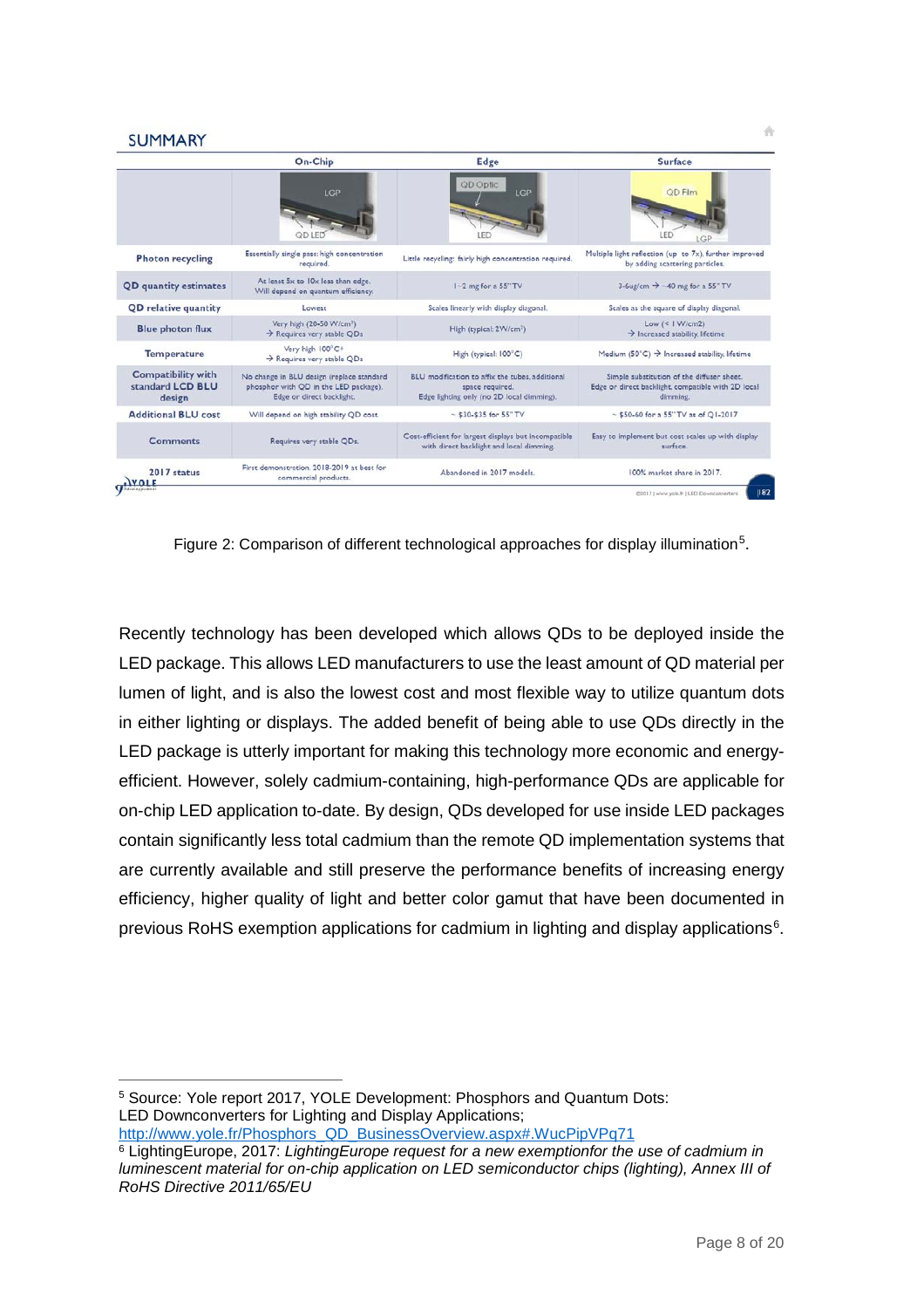#### What's next? – Future innovations

For future technologies µ-LEDs are needed for the use in displays and projectors. µ-LEDs are either LEDs that are much smaller in size than classical LEDs, e.g. 10um x 10um compared to 1mm², or a regular sized LED is segmented in a higher amount of small or tiny pixels that are individually addressable. Figure 3 shows cross-sections for a conventional converted LED and a pixelated LED. In this case the pixel pitch is 125µm. In this case no individual pixel conversion is shown. All pixels are converted to cold white for the use in automotive headlamp.



Figure 3: Schematic cross-section of a) a conventional LED and b) a pixelated LED array with the LED pixel array, the CMOS array and the assembly technology to connect both arrays<sup>7</sup>.

For a µ-display or a µ-projector the pixels need to be much smaller and need to be converted individually to red or green. µ-displays and µ-projectors will enable the field of augmented and virtual reality as well as make for instance head-up displays more efficient. To cover a cross-sectional view of a µ-display is shown in Figure 4.



Figure 4: Micro-display with red and green converted pixels.

Augmented reality displays and Smart Glasses require micro-displays for image generation. Current technologies are based on reflective micro-displays like DLP (Digital Light Processing) and LCoS (Liquid Crystal on Silicon) or Micro-OLED displays. The

<span id="page-8-0"></span><sup>7</sup> 11th International Symposium on Automotive Lighting – ISAL 2015 – Proceedings of the Conference; http://www.beck-hop.de/fachbuch/inhaltsverzeichnis/9783831644827\_TOC\_001.pdf  $\overline{a}$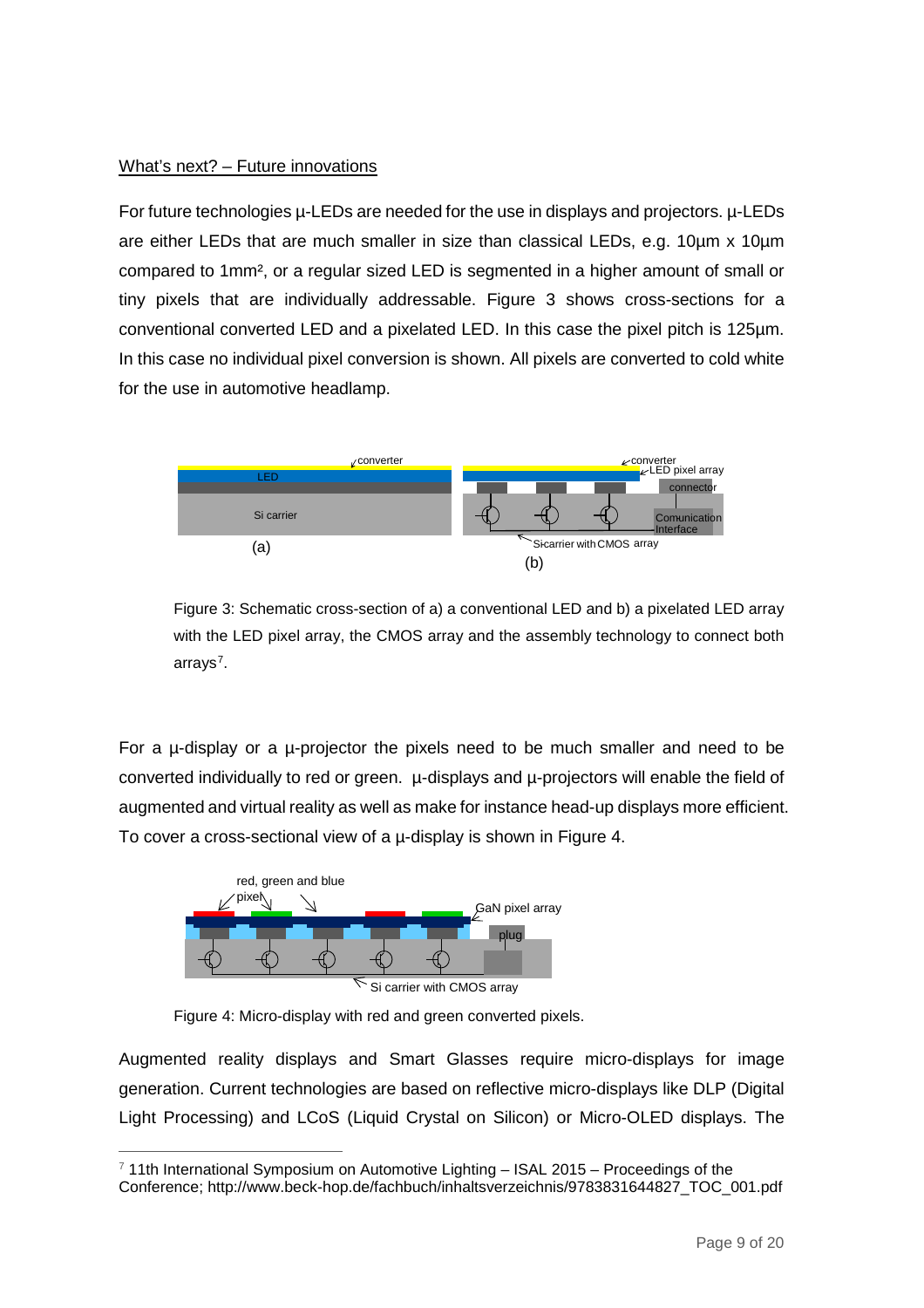reflective micro-displays are passive i.e. require an illumination optics which adds complexity and size to the system. The illumination is independent of image content i.e. all pixels are illuminated even if they are in off status. This means that power consumption is high. Micro-OLED are emissive i.e. active micro-displays. There is no need for illumination optics. There is no power consumption for pixel in off mode. Disadvantage of Micro-OLED is the relative low luminance and lifetime issues especially for blue. Therefore a Micro-LED micro-display would be a perfect solution. Luminance would be about 10x higher compared to Micro-OLED. RGB Pixel pitch needs to be in a range of 5µm and pixel count from 500k up to 2kk.

#### Size Considerations

Conventional inorganic phosphors come in grains of  $\sim$ 20 $\mu$ m in diameter. Obviously, it is not possible to convert pixels of 5µm or 10µm edge length with such grains. Therefore, converter material is needed that is much smaller in dimensions. Quantum Dots are only few nm in size. Organic molecules are even smaller but are, unfortunately, very instable against blue light. With having an extremely tiny emission area, e.g. 100µm², conventional volume cast techniques or similar is not an option. What is needed is a very thin concentrated conversion layer. Further, no high conversion thicknesses are wanted as illustrated in Figure 5. If the conversion thickness is too high, there will be cross-talk between the pixels ending in unwanted colour mixing. Therefore, a highly concentrated thin conversion film is necessary.



Figure 5: Scheme of pixel conversion with high and low converter thickness. a: strong cross-talk, b: thin layers lead to pure colours.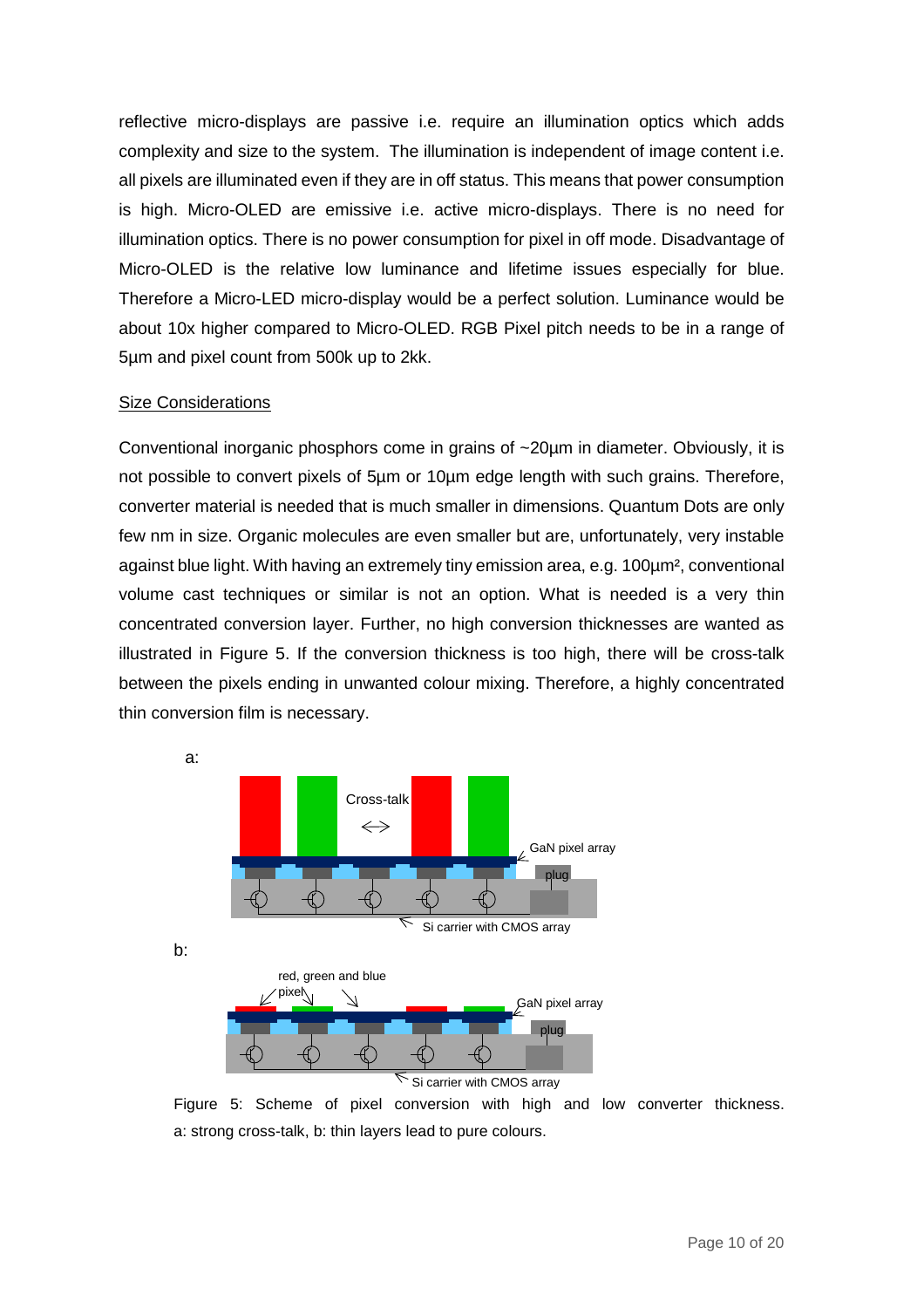Most phosphor show re-absorption and concentration quenching effects that lower the efficiency of the device. It helps therefore to separate absorption and emission of the emitter. In Quantum Dots this is possible due to the core shell system in case the shell is grown adequately. Figure 6 shows the absorption and emission characteristics of conventional quantum dots (left side) and quantum dots where absorption and emission are more separated by a different core-shell concept (right side). With this separation the self-absorption effect are smaller allowing more dense packing.



Figure 6: Example of absorption and emission spectra of conventional quantum dots and quantum dots with a different core-shell concept that separates absorption and emission $^8\!$  $^8\!$  $^8\!$ .

Quantum dots serve as a replacement for conventional phosphors. They enable higher color quality and higher energy efficiency. At this time there are no alternatives to cadmium in quantum dots that can withstand the operation condition inside an LED package while providing the necessary performance and stability. The only quantum dot compositional system to date that has been proven to directly replace phosphors in LED packages is the Cd-based core/shell system.

In a neat film of Cadmium Sulfide (CdS) that is a good absorbing material a thickness of 530nm be sufficient to absorb ~99% of blue light. This corresponds ~2 – 5  $\mu$ g per mm<sup>2</sup> on the chip surface. For most displays and projection areas the screen will be around a factor 100 larger. For augmented and virtual reality micro-display sizes of 0.2" to 1" would

<span id="page-10-0"></span><sup>8</sup> Source: Yole report 2017, YOLE Development: Phosphors and Quantum Dots: LED Downconverters for Lighting and Display Applications; [http://www.yole.fr/Phosphors\\_QD\\_BusinessOverview.aspx#.WucPipVPq71](http://www.yole.fr/Phosphors_QD_BusinessOverview.aspx%23.WucPipVPq71)  $\overline{a}$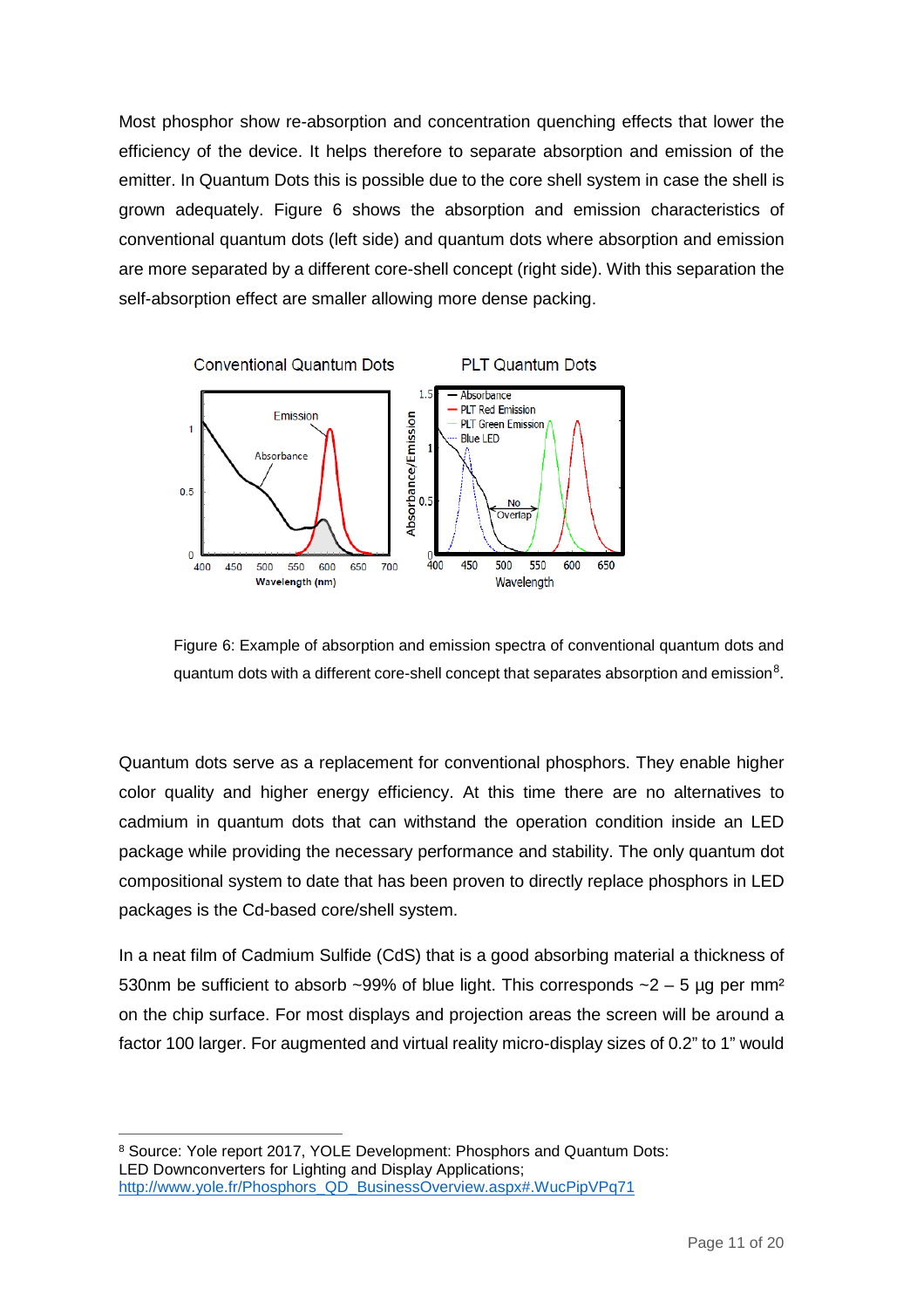be used, i.e. the diagonal of arrangement of chips. The virtual image size results then in 5" to 50", i.e. an enlarging factor of 25 to 50.

Coming from 2-5 µg Cd/mm<sup>2</sup> on the chip surface one ends up at  $0.08 - 0.2$  µg Cd/mm<sup>2</sup> screen area or less. In reality, the 530nm neat film from theory will be replaced by a highly concentrated film of QDs in a matrix of only few nm and the resulting Cd content might be higher, but even the double content will be far below 0.2µg/mm<sup>2</sup> screen area.

The requirement of an efficient emitter that is tiny in size and can be applied in very thin layers – today – can be fulfilled only by certain types of Cadmium containing Quantum Dots. However, the needed amount are very low. Additionally, the chips as well undergo a trend of miniaturizing further reducing the total amount of Cadmium.

#### Rationale for the exemption

This request for a RoHS exemption is justified on the basis that the safe use of minimal amounts of cadmium leads to a significant increase in the luminous efficacy of LEDs The same energy savings cannot currently be reached with similar technologies while maintaining product reliability and lifetime. As a result, utilization of cadmium-containing quantum dots has an overall positive environmental impact due to their lower energy consumption compared with currently available technologies. With reference to Article 5(1)(a) third criterion, a specific exemption for the use of cadmium for lighting applications is therefore justified. In addition to the reduction in energy and  $CO<sub>2</sub>$  emissions, other emissions derived from power plants will be reduced, including cadmium emissions. In fact, the low amount of safely incorporated cadmium per QD LED is much smaller than the amount of cadmium emitted over the lifetime of the LED by the generation of the additional electricity required if less efficient LED packages or competitive technologies would be operated. Additionally, on-chip QD technology enables the use of significantly less cadmium than use in remote applications. This application for an exemption is dedicated to on-chip QD downconverters for energy efficient display and projection applications. There is no technical substitute developed yet for the cadmium-based onchip quantum dot technology. This application is intended to demonstrate that potential Cd-free alternatives fall far behind the performance and stability requirements to reliably. Due to their wider emission peak width and poor performance at elevated temperatures, as well as poor reliability, Cd-free QD materials are inadequate for the use in on-chip applications.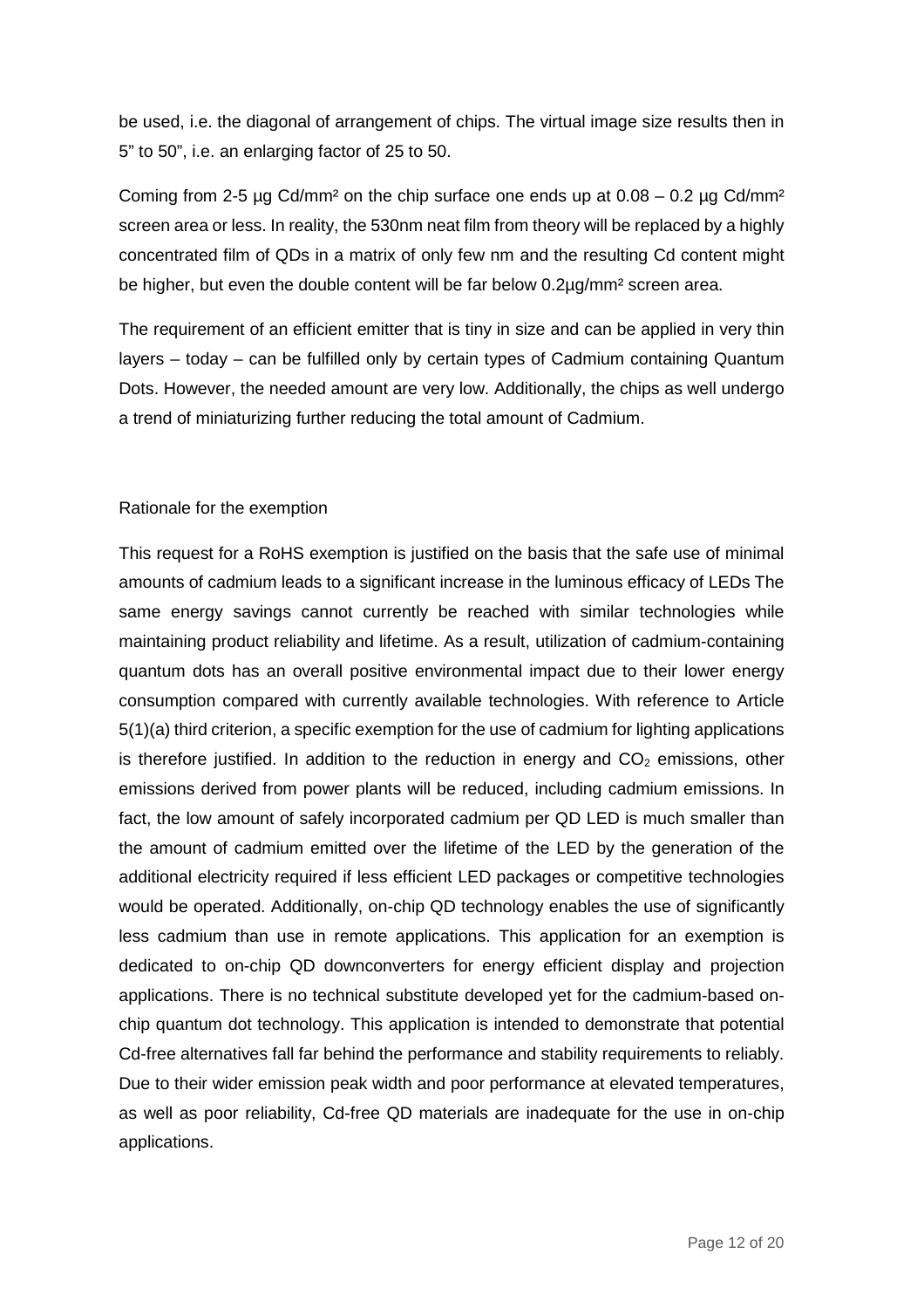The technical description above shows that the intensive research and development on LED using Cadmium Quantum Dot technology led to innovations which:

- are suitable to reduce energy consumption of today used displays
- reduce materials and resources in these technologies
- need > factor 10 less Cadmium per appliance
- allows new and innovative applications which are not possible today with existing or announced technologies

Therefore we propose to use a change in the wording and propose:

*Cadmium in downshifting semiconductor nanocrystal quantum dots directly deposited on LED chips for use in display and projection applications (< 5 μg Cd per mm<sup>2</sup> of light emitting LED chip surface).*

#### <span id="page-12-0"></span>*4.1.2Annex I category covered by this exemption.*

#### <span id="page-12-1"></span>*List of relevant Annex I categories for this exemption*

| $\boxtimes$ 1 | $\boxtimes$ 2 | $\boxtimes$ 3 | $\boxtimes$ 4 | $\nabla$ 5     |                |
|---------------|---------------|---------------|---------------|----------------|----------------|
| $\boxtimes$ 6 | $\boxtimes$ 7 | <b>⊠ 8</b>    | ⊠ 9           | $\boxtimes$ 10 | $\boxtimes$ 11 |

Application in other categories, which the exemption request does not refer to: N/A

Equipment of category 8 and 9:

The requested exemption will be applied in

 $\boxtimes$  monitoring and control instruments in industry

- $\boxtimes$  in-vitro diagnostics
- $\boxtimes$  other medical devices or other monitoring and control instruments than those in industry

Displays are in use in electrical and electronic equipment belonging to all 11 defined categories.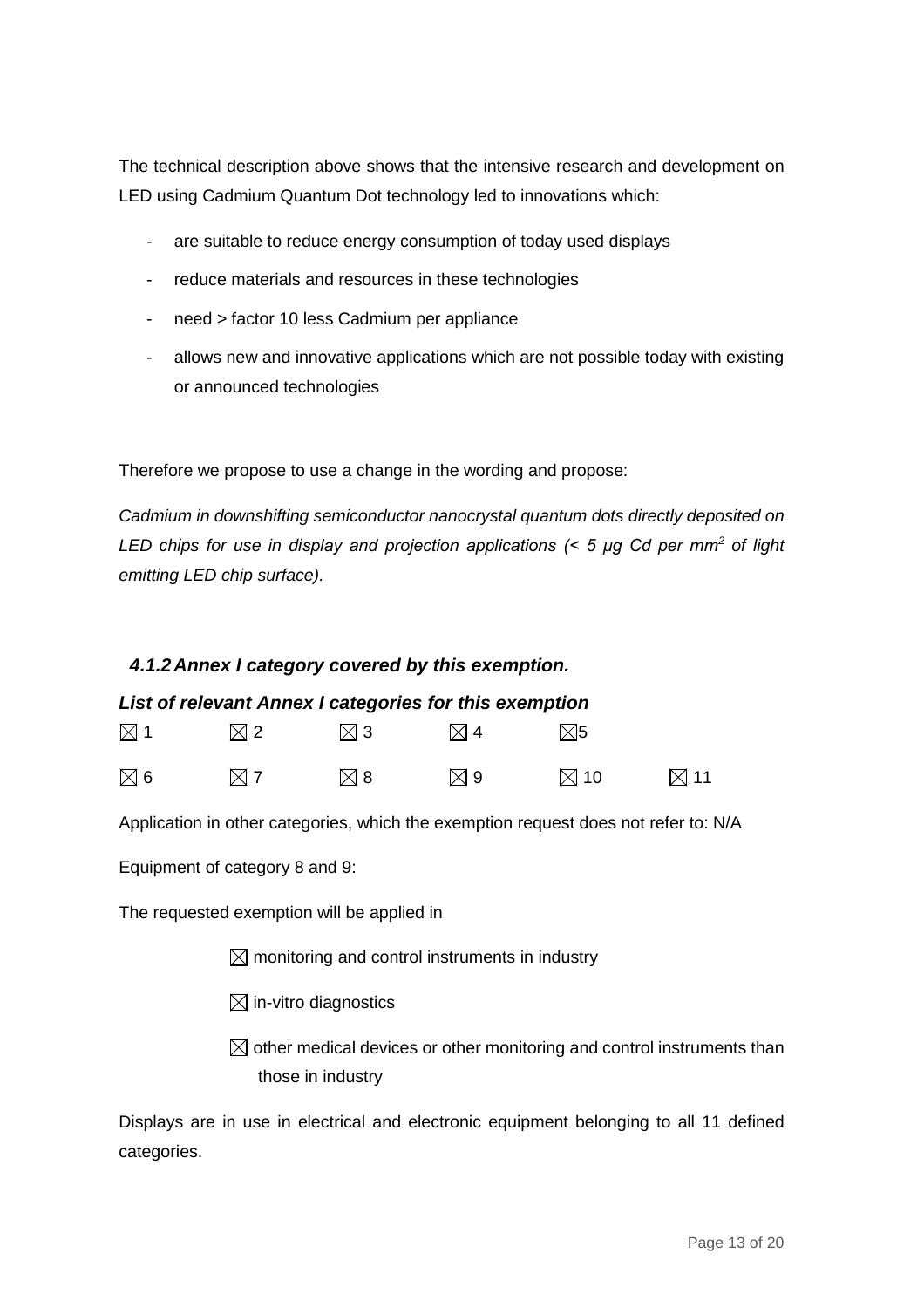#### <span id="page-13-0"></span>**4.2 Description of the substance**

#### <span id="page-13-1"></span>*4.2.1 Substance covered by this exemption*

LightingEurope is asking for exempting

| $\Box$ Pb | $\boxtimes$ Cd | $\Box$ Hg |  |  | $\Box$ Cr-VI $\Box$ PBB $\Box$ PBDE |
|-----------|----------------|-----------|--|--|-------------------------------------|
|-----------|----------------|-----------|--|--|-------------------------------------|

Cadmium compounds (e.g. Cadmium selenide, Cadmium sulphide)

#### <span id="page-13-2"></span>*4.2.2 Function of cadmium in the light emitting diode*

See description under chapter 3.

Quantum Dots (QDs) down-convert light – like phosphors from higher energy wavelengths (like blue) to lower energy wavelengths (like red or green). Several material classes are known here, however the ones with the by far best performance contain cadmium as main element. Their beneficial properties are a high efficiency coming with a narrow full width half maximum making it attractive for any display or projection applications, i.e. where very pure colours are required, but for illumination as well as one can avoid typical losses in infrared making high quality light. Further they offer a tunability in wavelengths that is not given in any other phosphor material system.

#### <span id="page-13-3"></span>*4.2.3 Location of Cadmium in light emitting diodes*

See description under chapter 3.

Recently technology has been developed which allows QDs to be deployed inside the LED package. This allows LED manufacturers to use the least amount of QD material per lumen of light, and is also the lowest cost and most flexible way to utilize quantum dots in either lighting or displays. The added benefit of being able to use QDs directly in the LED package is utterly important for making this technology more economic and energyefficient. However, solely cadmium-containing, high-performance QDs are applicable for on-chip LED application to-date. By design, QDs developed for use inside LED packages contain significantly less total cadmium than the remote QD implementation systems that are currently available and still preserve the performance benefits of increasing energy efficiency, higher quality of light and better color gamut that have been documented in previous RoHS exemption applications for cadmium in lighting and display applications $^9$  $^9$ .

<span id="page-13-4"></span><sup>9</sup> LightingEurope, 2017: *LightingEurope request for a new exemption for the use of cadmium in luminescent material for on-chip application on LED semiconductor chips (lighting), Annex III of RoHS Directive 2011/65/EU*  $\overline{a}$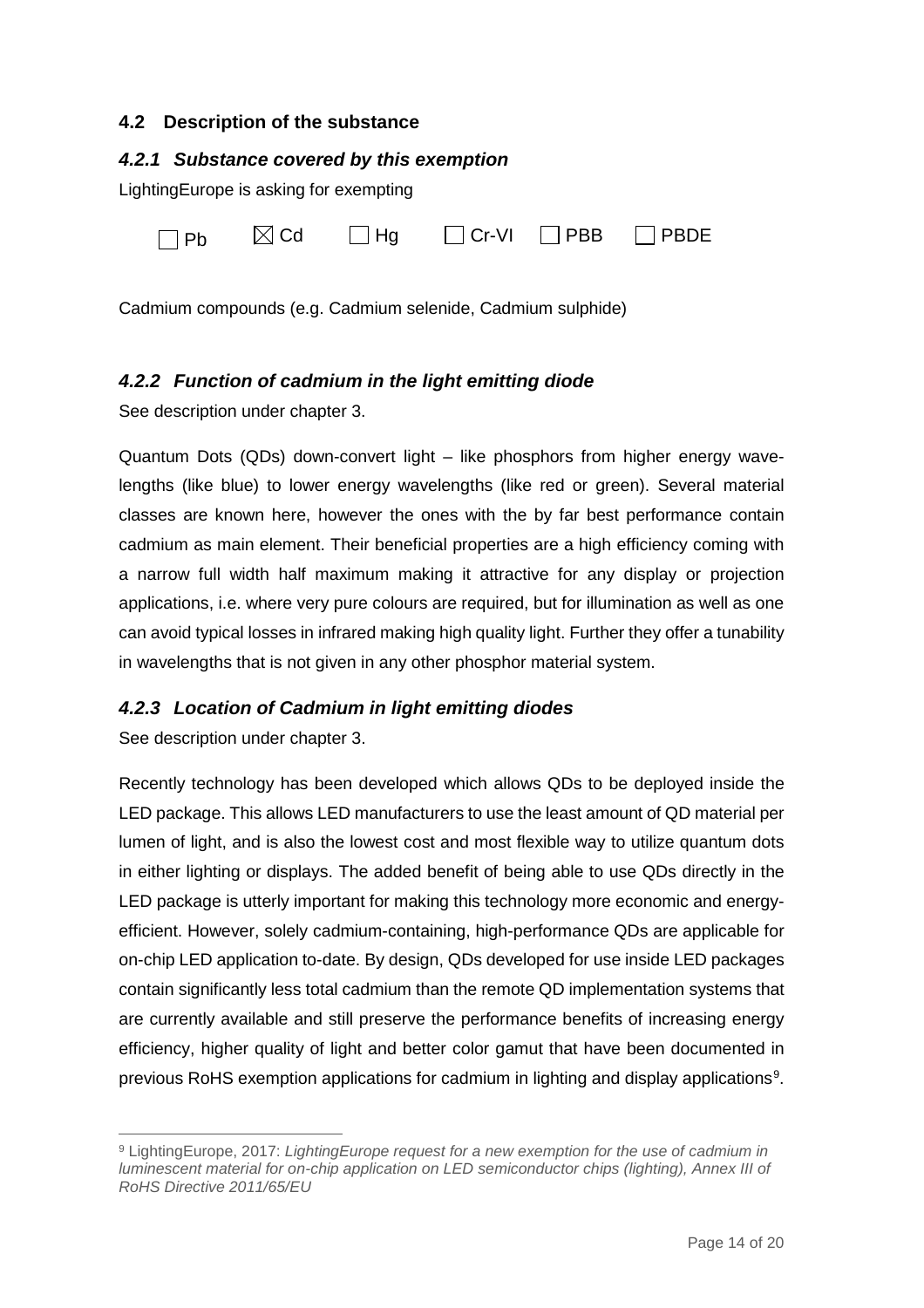### <span id="page-14-0"></span>*4.2.4 Amount of Cadmium per LED and total estimated Cadmium per year* See description under chapter 3.

The amount of Cadmium compounds in the homogenous material (from production point of view) can be up to 100% in a surface of ca 1-2 µm thickness. The overall amount per mm<sup>2</sup> light emitting chip surface is below 5 µg. According calculations in the YOLE report less than 1 mg Cadmium would be needed for a 55 inch TV screen, while with todays technology 40 mg would be needed.

According a very rough estimation 100 Mio TV screens (55 inch diameter) would need less than 100 kg Cadmium (compounds). The realistically estimated amount of Cadmium to be put on the market would be a few kg per year.

#### <span id="page-14-1"></span>*4.2.5 Environmental assessments, LCAs*

See description in chapter 3.

Due to the similarity in technology OSRAM would like to reference to the LCA as provided by LightingEurope in their application for a new exemption for a very similar technology for lighting applications<sup>10</sup>.

The technical description above shows that the intensive research and development on LED using Cadmium Quantum Dot technology led to innovations which:

- are suitable to reduce energy consumption of today used displays
- reduce materials and resources in these technologies
- need > factor 10 less Cadmium per appliance
- allows new and innovative applications which are not possible today with existing or announced technologies

<span id="page-14-3"></span><span id="page-14-2"></span><sup>10</sup> LightingEurope, 2017: *LightingEurope request for a new exemption for the use of cadmium in luminescent material for on-chip application on LED semiconductor chips (lighting), Annex III of RoHS Directive 2011/65/EU*  $\overline{a}$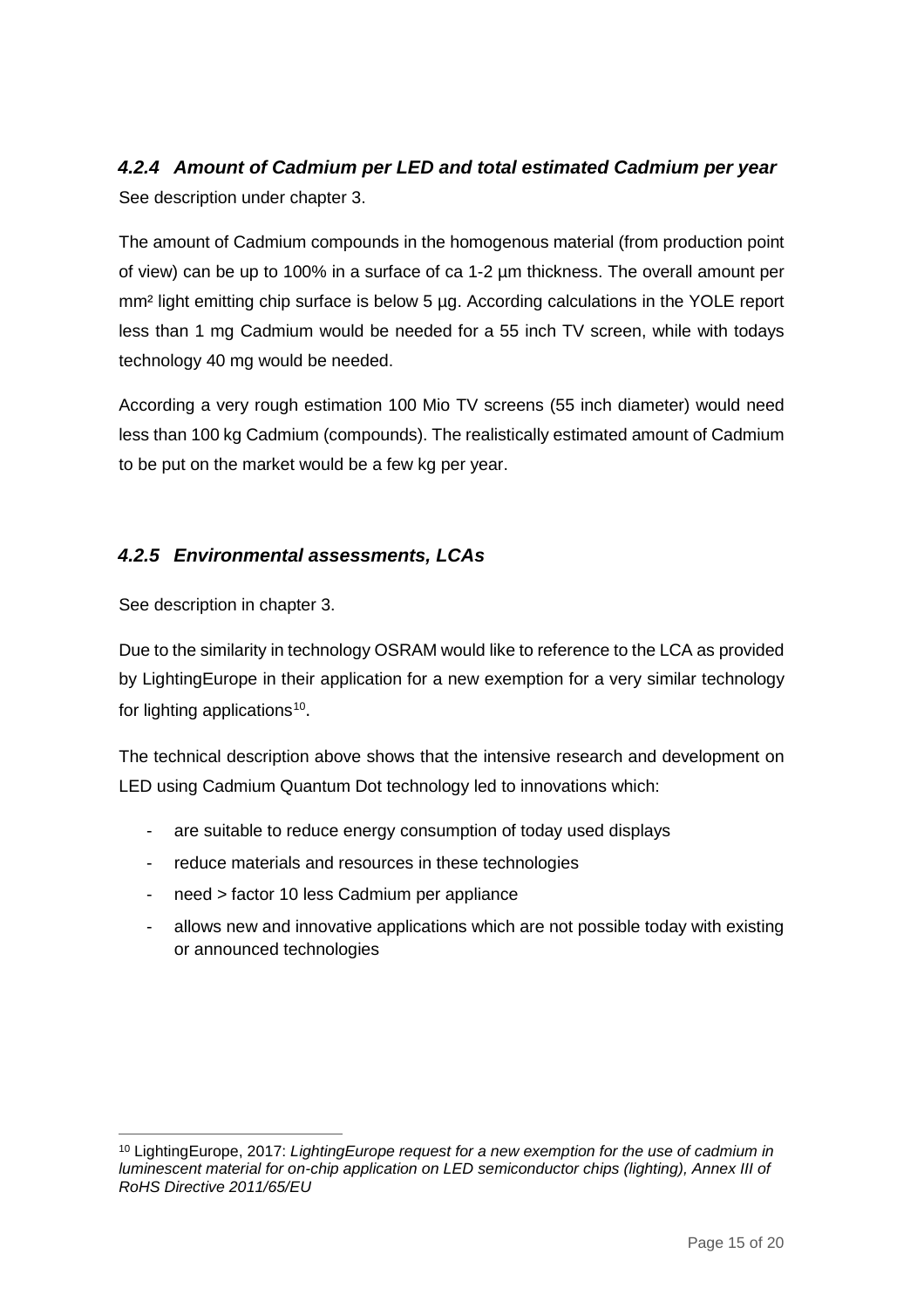### **5 Waste management**

#### <span id="page-15-0"></span>**5.1 Waste streams**

 $\boxtimes$  Article is collected and sent without dismantling for recycling

□ Article is collected and completely refurbished for reuse

 $\Box$  Article is collected and dismantled:

 $\Box$  The following parts are refurbished for use as spare parts:  $\Box$ 

 $\Box$  The following parts are subsequently recycled:

Article cannot be recycled and is therefore:

 $\Box$  Sent for energy return

#### $\Box$  Landfilled

LED are part of nearly every electronic product (EEE). In the requested exemption the LED are used for display illumination. LED contain different materials for recycling (e.g. gold, plastics) as well as for non-recyclable materials. Most of these EEE are in the scope of EU Directive 2012/19/EU – WEEE. Take back systems are installed in all EU Member States: end users and most commercial customers can bring back display containing products (e.g. TV screens) free of charge. These end-of-life products are collected separately from general household waste and recycled in suitable facilities.

#### <span id="page-15-1"></span>**5.2 Amount of Cadmium in WEEE**

Currently no data are available as the technology is in development. An estimated calculation for a 55 inch TV screen reveals less than 1 mg Cadmium compounds in total.

<span id="page-15-2"></span>Assuming a weight of 20 kg for a 55" TV screen the total amount of CD per TV is less than 0.05 ppm (parts per million).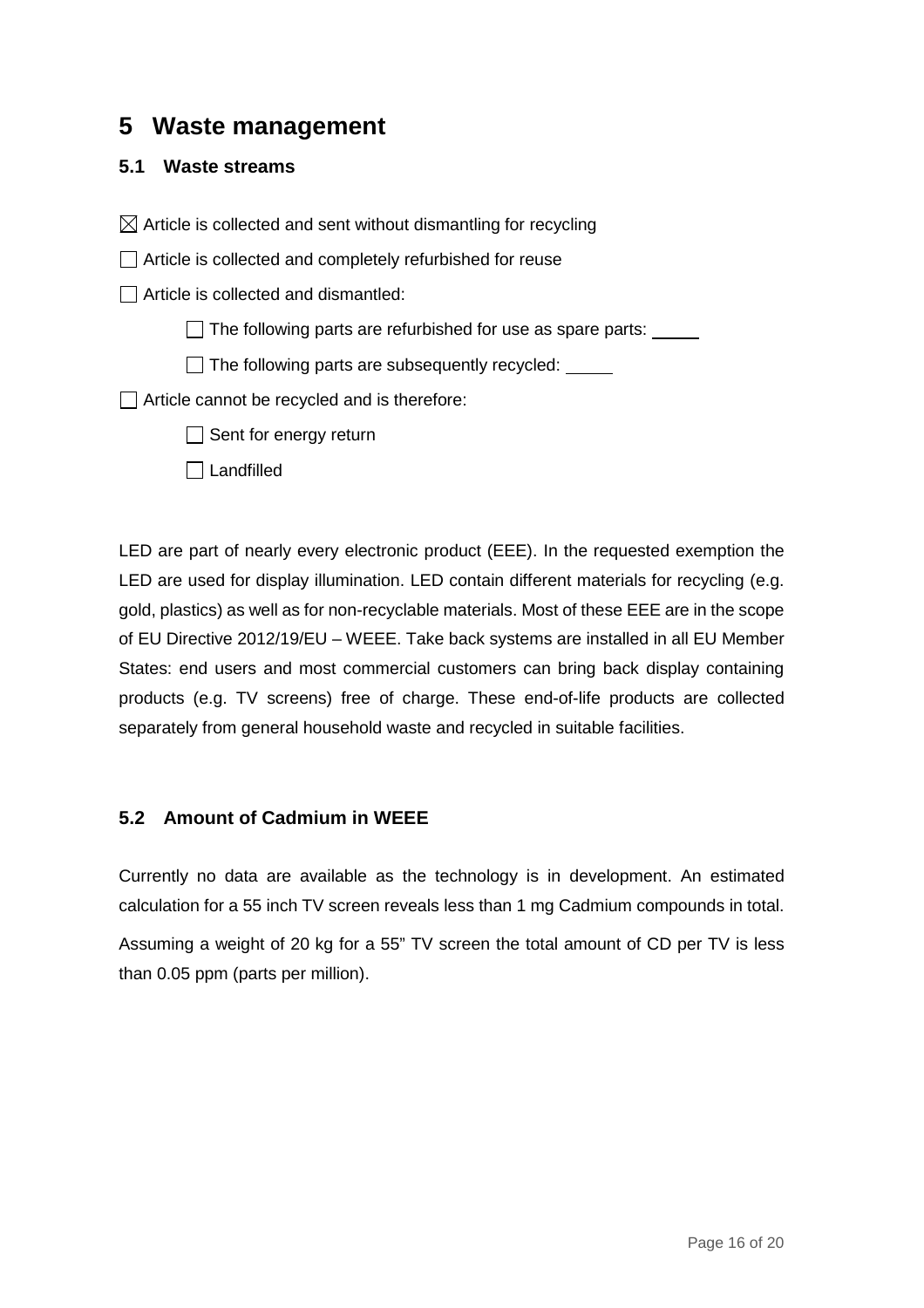# **6 Substitution**

Can the substance of this exemption be substituted?

 $\Box$  Yes, by  $\boxtimes$  No  $\Box$  Other materials:  $\Box$  Other substance:

□ Design changes: Justification: see chapter 3

#### <span id="page-16-0"></span>**6.1 Substituting cadmium in QD LED**

The technical description above shows that the intensive research and development on LED using Cadmium Quantum Dot technology led to innovations which:

- are suitable to reduce energy consumption of today used display applications
- reduce materials and resources in these technologies
- need > factor 10 less Cadmium per appliance
- allows new and innovative applications which are not possible today with existing or announced technologies

At the same time the total amount of Cadmium is very low.

Quantum dots serve as a replacement for conventional phosphors. They enable higher color quality and higher energy efficiency. At this time there are no alternatives to cadmium in quantum dots that can withstand the operation condition inside an LED package while providing the necessary performance and stability. The only quantum dot compositional system to date that has been proven to directly replace phosphors in LED packages is the Cd-based core/shell system.

#### <span id="page-16-1"></span>**6.2 Socio-economic impact of substitution**

Economic effects related to substitution: The described advantages are not feasible without using minimal amounts of Cadmium. Besides increased energy and resource efficiency also decreased prices for products and energy costs during use would not be possible.

- $\boxtimes$  Increase in direct production costs
- $\Box$  Increase in fixed costs
- $\Box$  Increase in overhead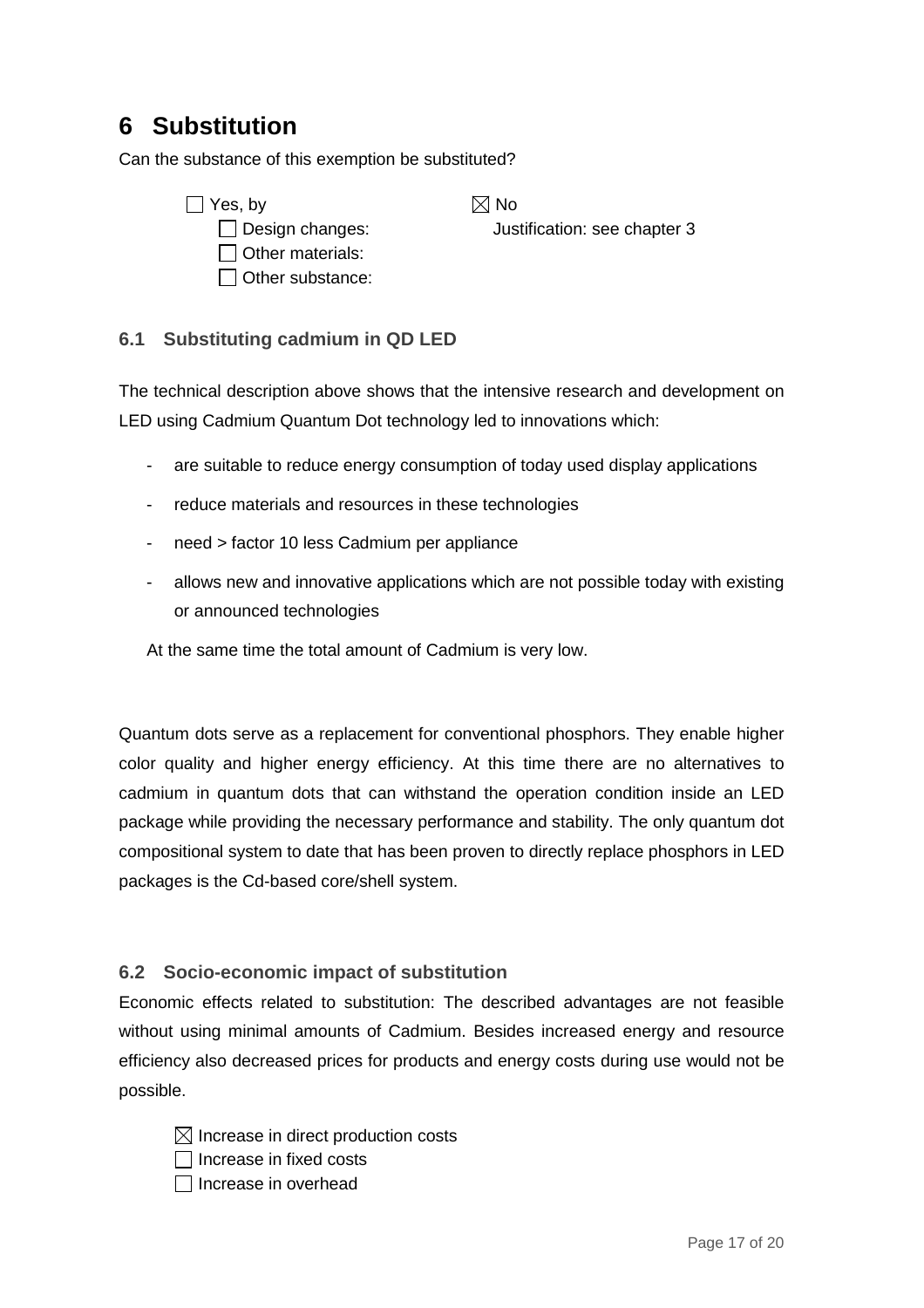- $\boxtimes$  Possible social impacts within the EU
- $\boxtimes$  Possible social impacts external to the EU
- $\boxtimes$  Other: higher costs for products and energy consumption.

#### <span id="page-17-0"></span>**6.3 Impact of substitution on innovation**

Cadmium Quantum Dot LED for displays are very innovative components which while using very low amounts of the RoHS regulated substance offer high potential for energy efficiency and resource efficiency. They will allow new and innovating applications in the area of display and projection applications. Not granting the exemption will severely hamper innovation. According to the calculations in the LightingEurope exemption request for Cd-QD in lighting applications due to the similar technology OSRAM estimates that the reduction of Cadmium emissions from power plants outweigh the introduction of small amounts Cadmium in products.

#### <span id="page-17-1"></span>**6.4 Links to REACH, according to RoHS Directive Article 5(1)(a)**

Do any of the following provisions apply to the application described?

|                                                                                                               | no                                                                      |                     |
|---------------------------------------------------------------------------------------------------------------|-------------------------------------------------------------------------|---------------------|
| Authorisation<br>$\boxtimes$ SVHC<br>Candidate list<br>Proposal inclusion Annex XIV                           | Restriction<br>Annex XIV<br>Annex XVII<br>$\Box$ Registry of intentions | <b>Registration</b> |
| Provide REACH-relevant information received through the supply chain.<br>Not applicable due to the low amount |                                                                         |                     |

<span id="page-17-2"></span>

| Not Applicable |  |
|----------------|--|
|                |  |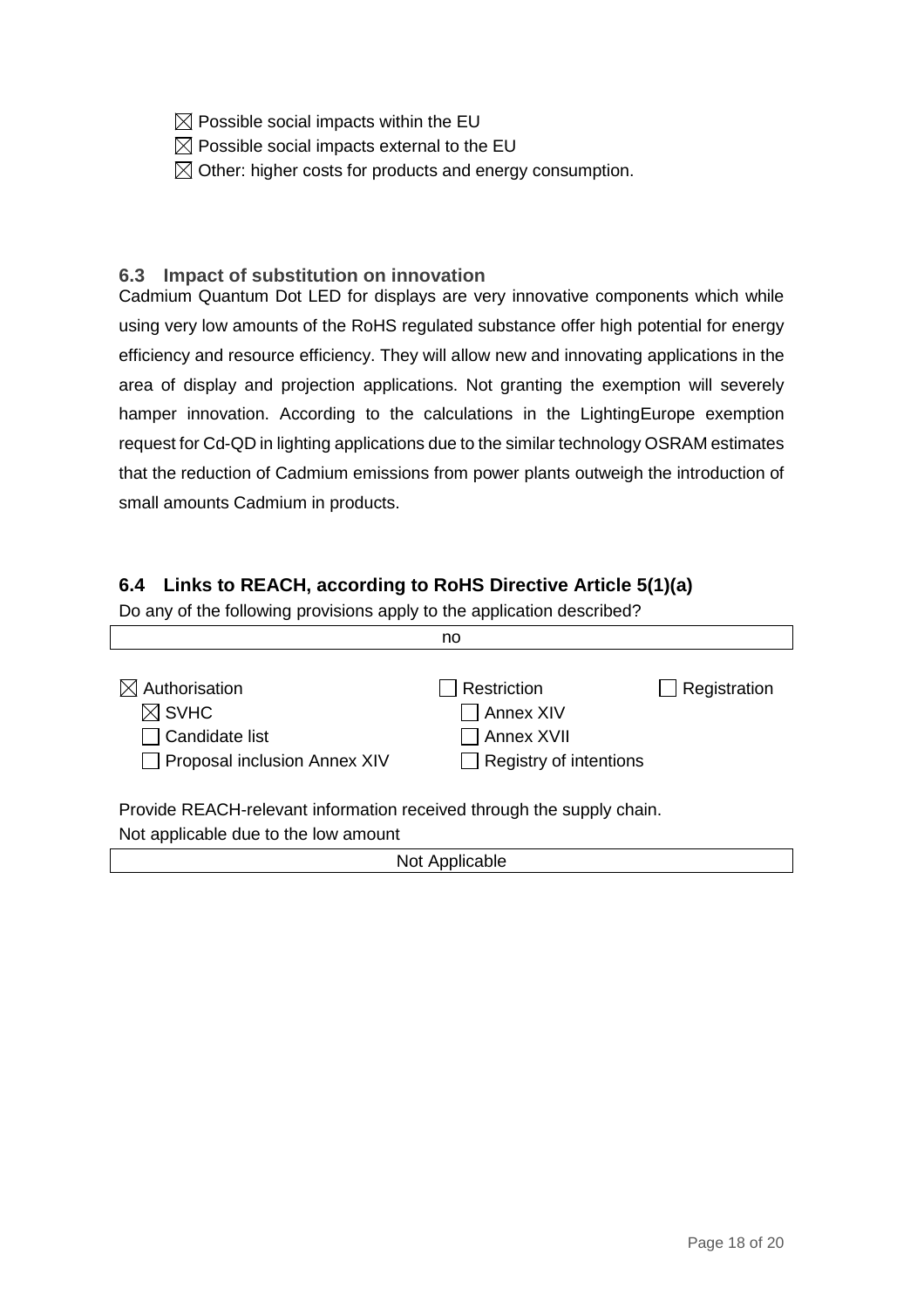# **7 Removal of cadmium**

Can cadmium be eliminated?

 $\Box$  Yes.  $\boxtimes$  No, as explained in chapter 3

Cadmium free QD technology offering equal energy and resource efficient technologies are not available in the market and will not be as far as foreseeable in the coming 5 years.

# <span id="page-18-0"></span>**8 Reduction of cadmium content in LED**

See description in chapter 3.

According calculations in the YOLE report<sup>[11](#page-18-4)</sup> less than 1 mg Cadmium would be needed for a 55 inch TV screen, while with today's technology 40 mg would be needed.

So the research and development on Cd-QD technology brought significant progress regarding the amount of Cadmium compounds in the final application

# <span id="page-18-1"></span>**9 Other relevant information**

OSRAM would like to reference once more the Exemption Request of Lighting Europe including the accompanying LCA and Impact Assessment and including the references and arguments therein. The contact persons under chapter 1 are available for any kind of question or information request<sup>12</sup>.

### <span id="page-18-3"></span><span id="page-18-2"></span>**10 Information that should be regarded as proprietary** Not applicable

<span id="page-18-4"></span><sup>11</sup> Source: Yole report 2017, YOLE Development: Phosphors and Quantum Dots: LED Downconverters for Lighting and Display Applications; [http://www.yole.fr/Phosphors\\_QD\\_BusinessOverview.aspx#.WucPipVPq71](http://www.yole.fr/Phosphors_QD_BusinessOverview.aspx%23.WucPipVPq71)  $\overline{a}$ 

<span id="page-18-5"></span><sup>12</sup> LightingEurope, 2017: *LightingEurope request for a new exemptionfor the use of cadmium in luminescent material for on-chip application on LED semiconductor chips (lighting), Annex III of RoHS Directive 2011/65/EU*